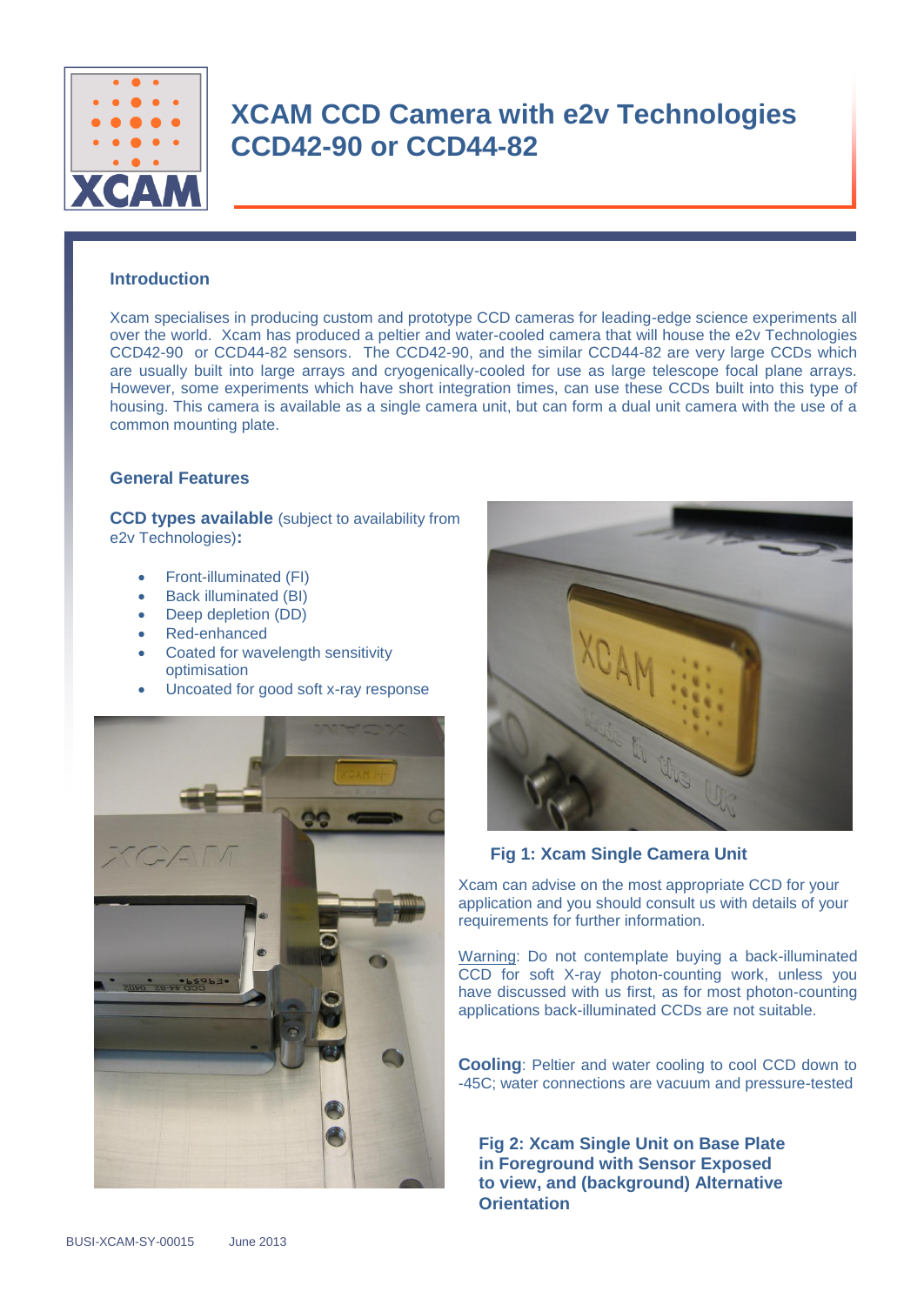

#### **Vacuum-Compatible Construction**:

All vacuum compatible materials and processes are used, and can be adjusted to suit customer's preferences or requirements. Camera can reside inside vacuum chamber or interface via an Oring seal. Camera can be locally pumped if required.

**Software/Hardware Triggering** to start Erase and Integration sequences, to operate with your experiment. Custom triggering schemes are catered for.

**Full Software Control**: Options available are (1) Xcam application software (2) user-written software to call .dlls to control system or (3) Xcam written custom control software.



**Extended Dynamic Range Operation** available for use in challenging environments eg Free Electron Laser experiments in which single photon detection is required in outer part of image, and full-well capability in centre of image.

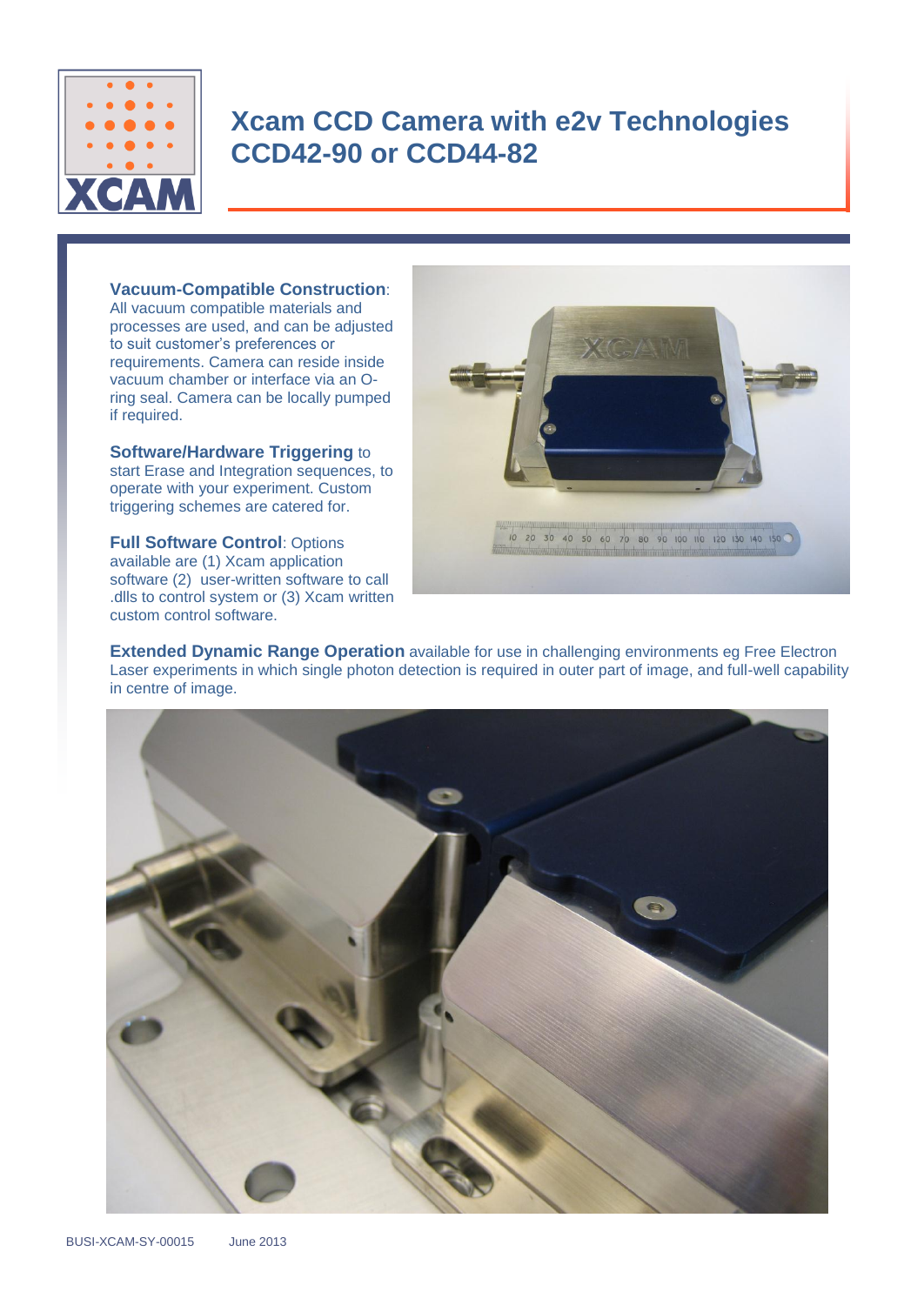

### **Single Unit Camera**



**Fig 3: Single Unit Camera (left) showing CCD Sensor details**

> **Fig 4:Single Unit Camera (below) in use inside vacuum chamber**

### **Features of the Single Unit CCD44-82 Camera**

- Pixel size 15 microns square
- Number of pixels 4096 x 2048
- Image area 61.4mm x 30.7mm
- Full well capacity 200 ke-/pixel
- Read-out speed (CCD limited) 1MHz
- 2 low noise output nodes

### **Features of the Single Unit CCD42-90 Camera**

- Pixel size 13.5 microns square
- Number of pixels 4608 x 2048
- Image area 67.3mm x 28.2mm
- Full well capacity 150 ke-/pixel
- Read-out speed (CCD limited) 1MHz
- 2 low noise output nodes

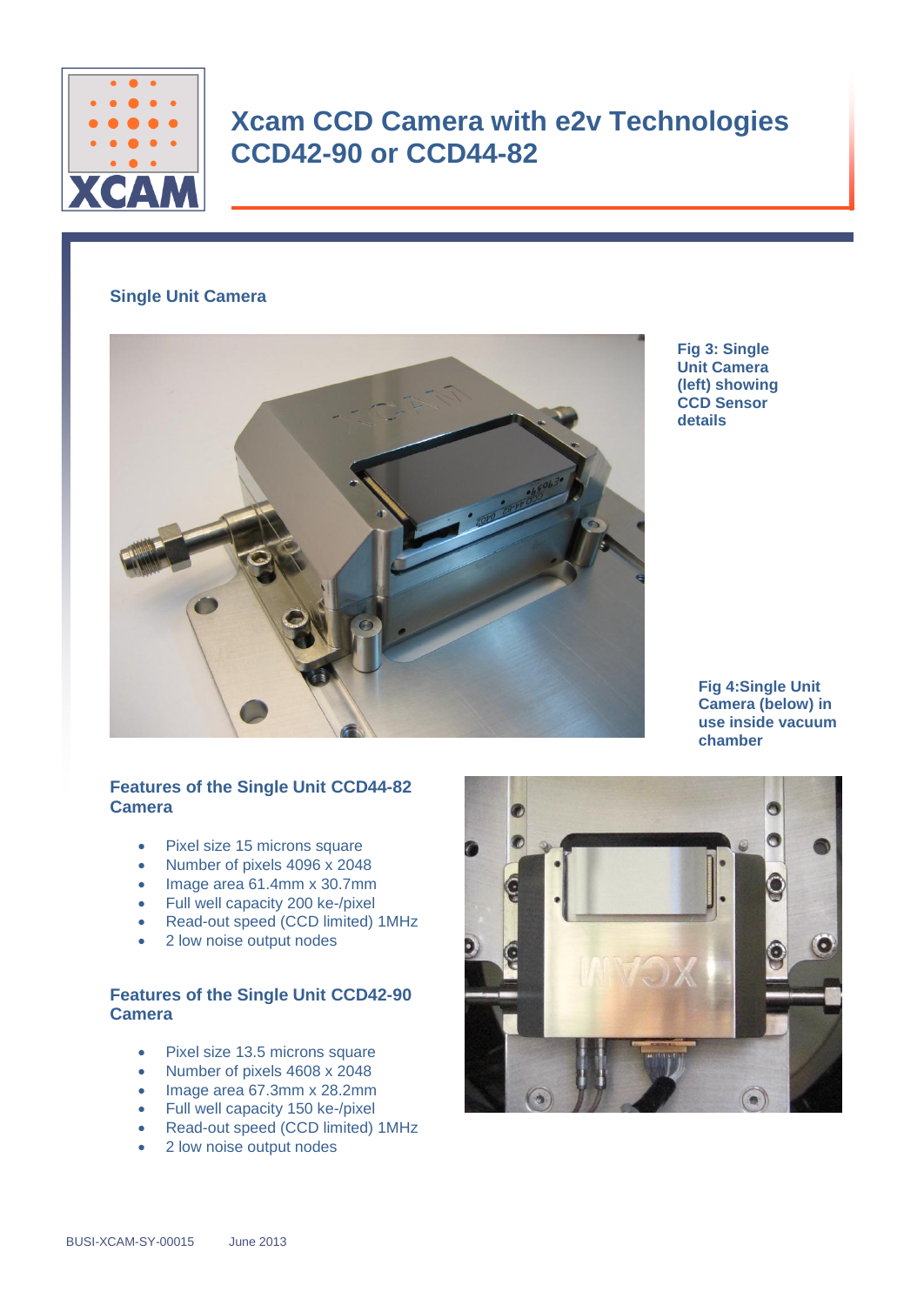

### **Alternative Format Single Unit Camera**



This format of camera head is used only as a single unit camera, and has an O ring seal to interface to a customer's vacuum system. Water and peltier cooling cool the CCD down to -45C. A separate pumping port permits local pumping.

**Fig 5: Alternative Format Single CCD camera, showing sensor and water and vacuum pipes**



**Fig 6: Sensor Detail**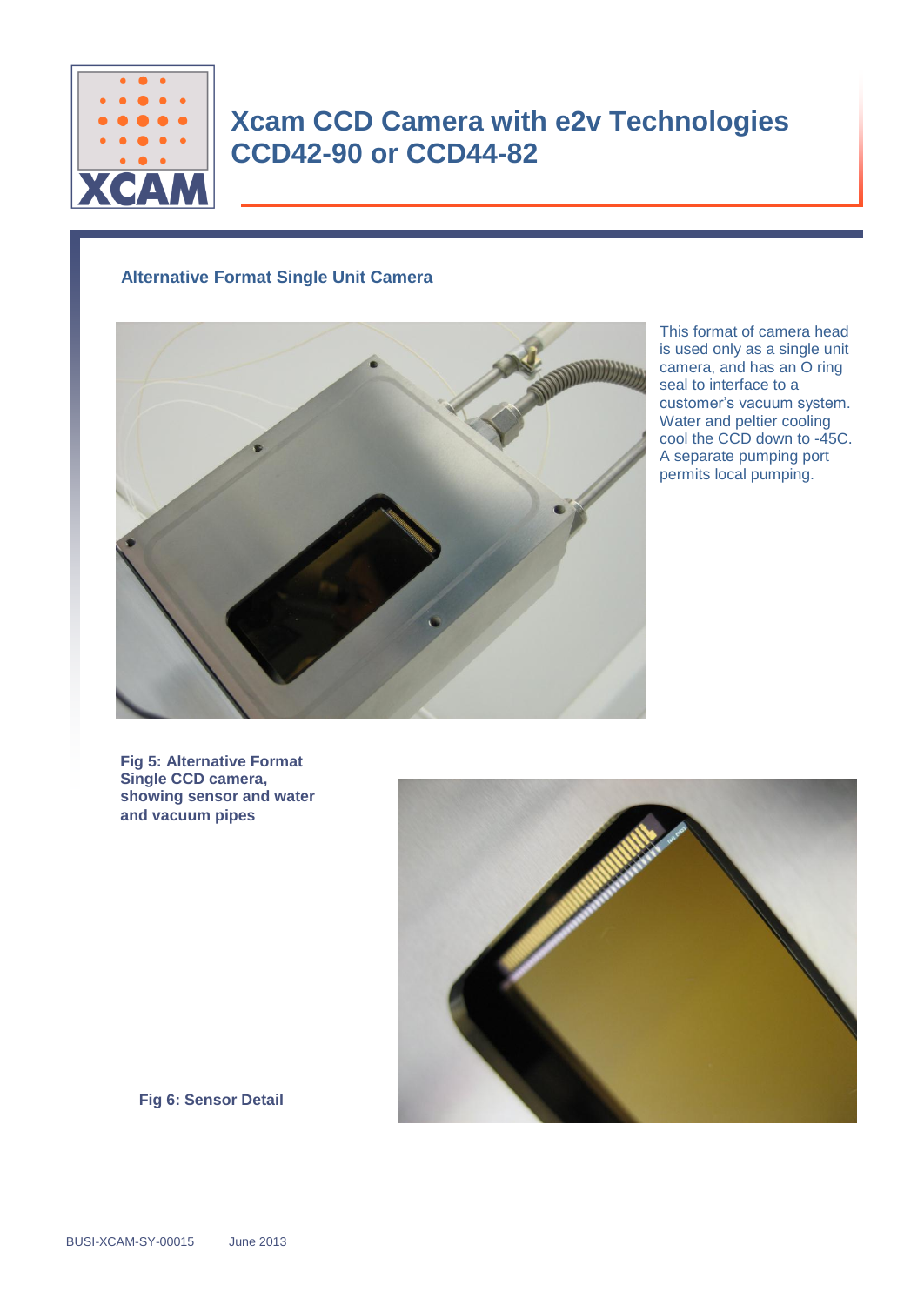

### **The Dual Camera Configuration**



The configurable camera design variant allows its use in a dual camera configuration by mounting the cameras to a base plate as shown left. In this option the two CCDs are separated by an adjustable slit, the dimensions of which are separated by precisely machined gauge bushes shown. The difference in colours of the two CCDs in this instance is due to different coatings on the CCD surfaces, to optimise performance at particular wavelengths.

**Fig 7: Dual CCD camera; the two CCDs are different colours due to different coatings on the respective CCDs to optimise performance in different wavelength regimes**

### **Features of the Dual Unit Camera**

Total number of pixels 4608 x 4096 for the CCD42-90 or 4096 x 4096 for the CCD44-82 Total image area 67.3mm x 56.4mm (plus slit width and dead space) for the CCD42-90 or 61.4mm x 61.4 mm for the CCD44-82

Minimum slit width is 300 microns

Distance from edge of image area to edge of CCD package is 300 microns for each CCD

Maximum slit width is user-definable

**Fig 8: Dual Unit Camera on Base Plate, showing Sensors**

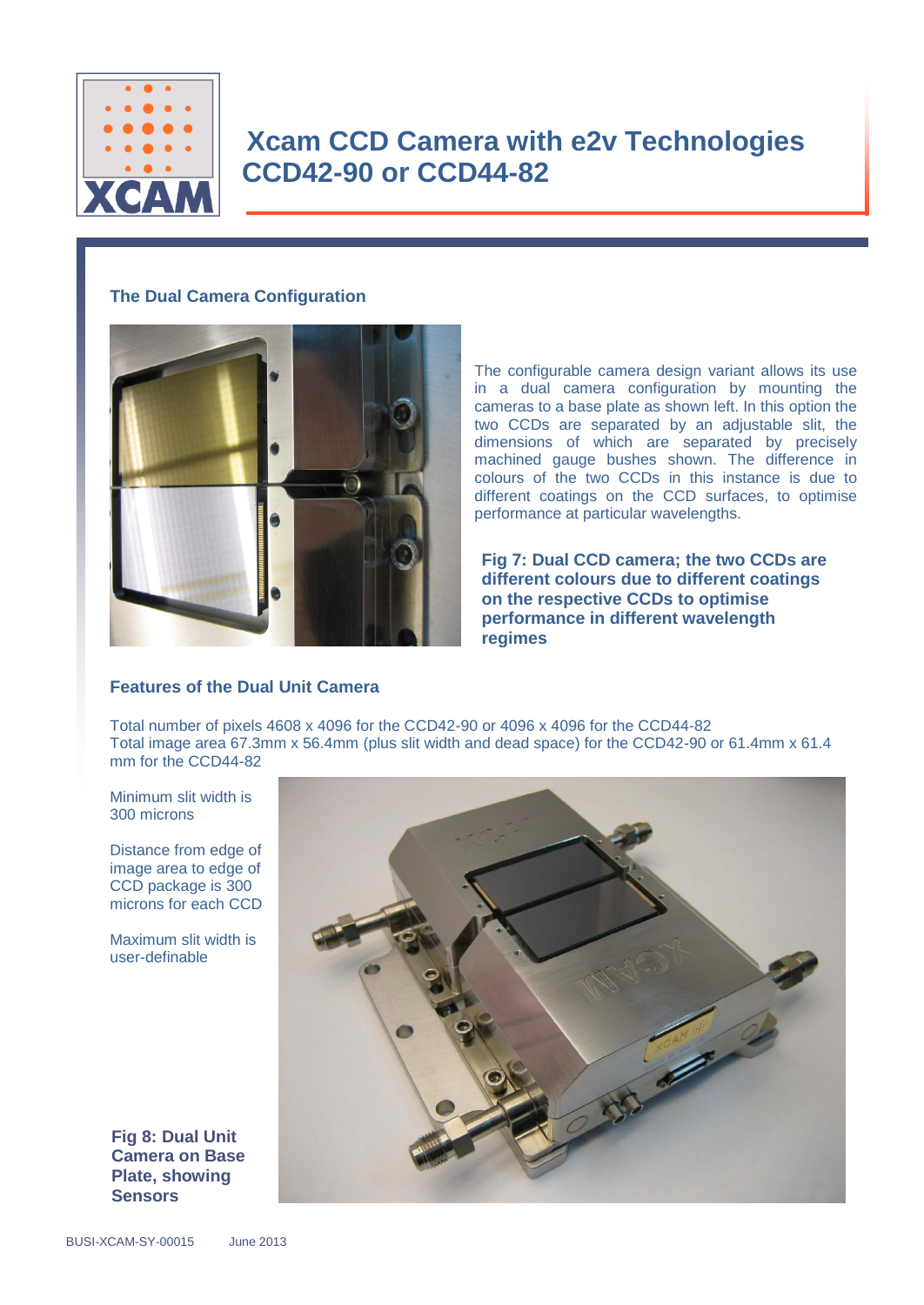



**Fig 10: Showing Gauge Bush detail**

**Fig 9: Showing Gauge Bush detail used to precisely set CCD separation down to 300 microns**

> **Fig 11: Showing Dual Unit CCD camera with protective finger guards, and water cooling pipes exiting from both sides**

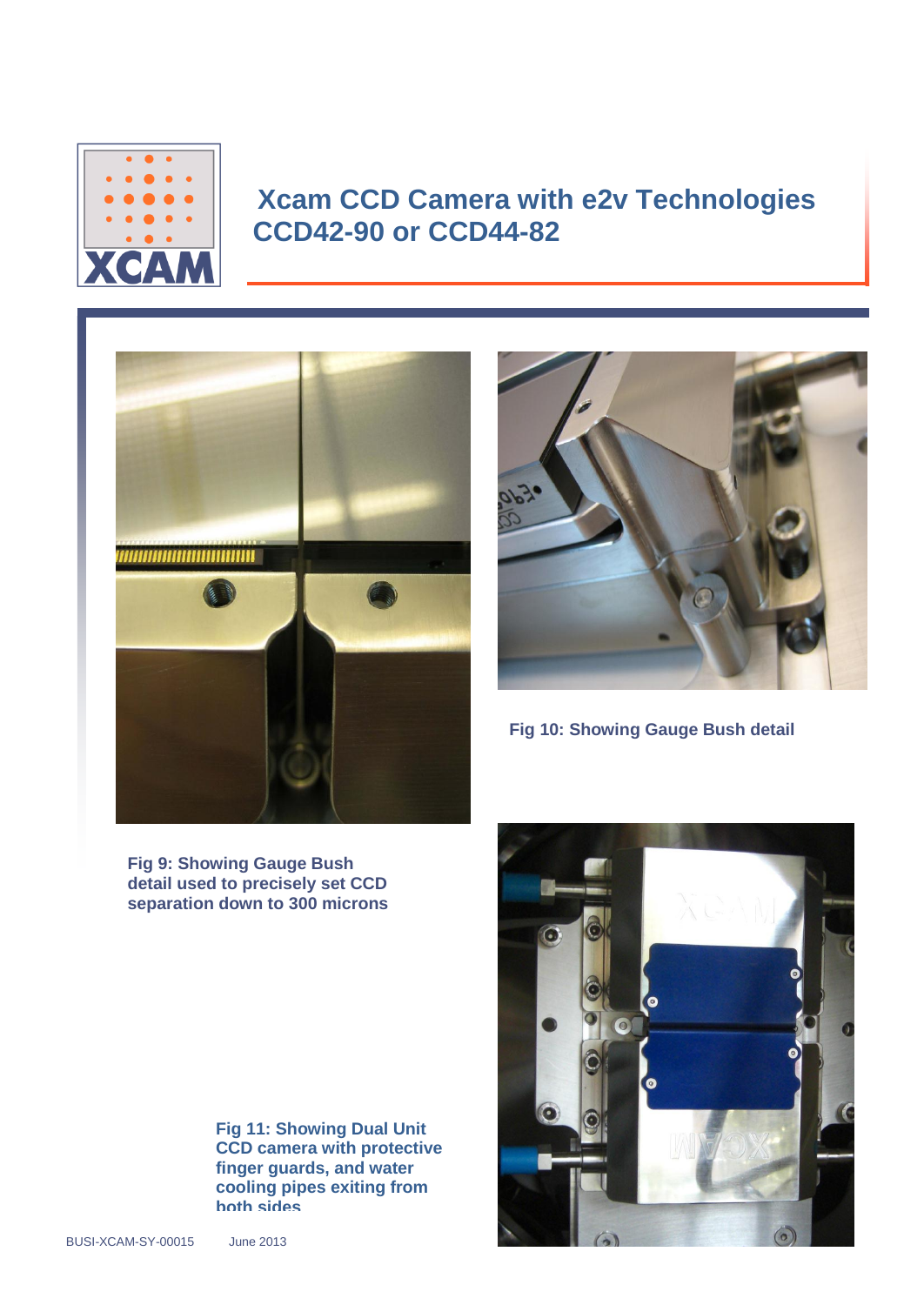

#### **Multiple Camera Combinations**



The design of the camera permits their use in a number of configurations, such as the configuration below.

Multi-Synchronisation sequencer cards permit multiple CCDs to be operated in synchronisation for low noise performance.

Recent software developments enable multiple CCD camera systems to be operated with a single PC through the XCAM software.

**Fig 12: Shows possible use of 3 camera units for diffraction experiment**

**Alternative configuration for higher frame rates** (subject to availability of suitably packaged CCDs)

- 4 CCD camera with adjustable central hole.
- 4 off 42-40 CCD (2048x2048 15 microns)
- 8 output nodes for faster frame rates
- > 2 frames per second (2x2 binned)
- Low noise operation
- Vacuum compatible construction to suit
- Ideal for Sax/Wax (small angle x-ray diffraction)

**Fig 13: Possible 4 CCD configuration of 42-40s (subject to availability) with adjustable central hole**